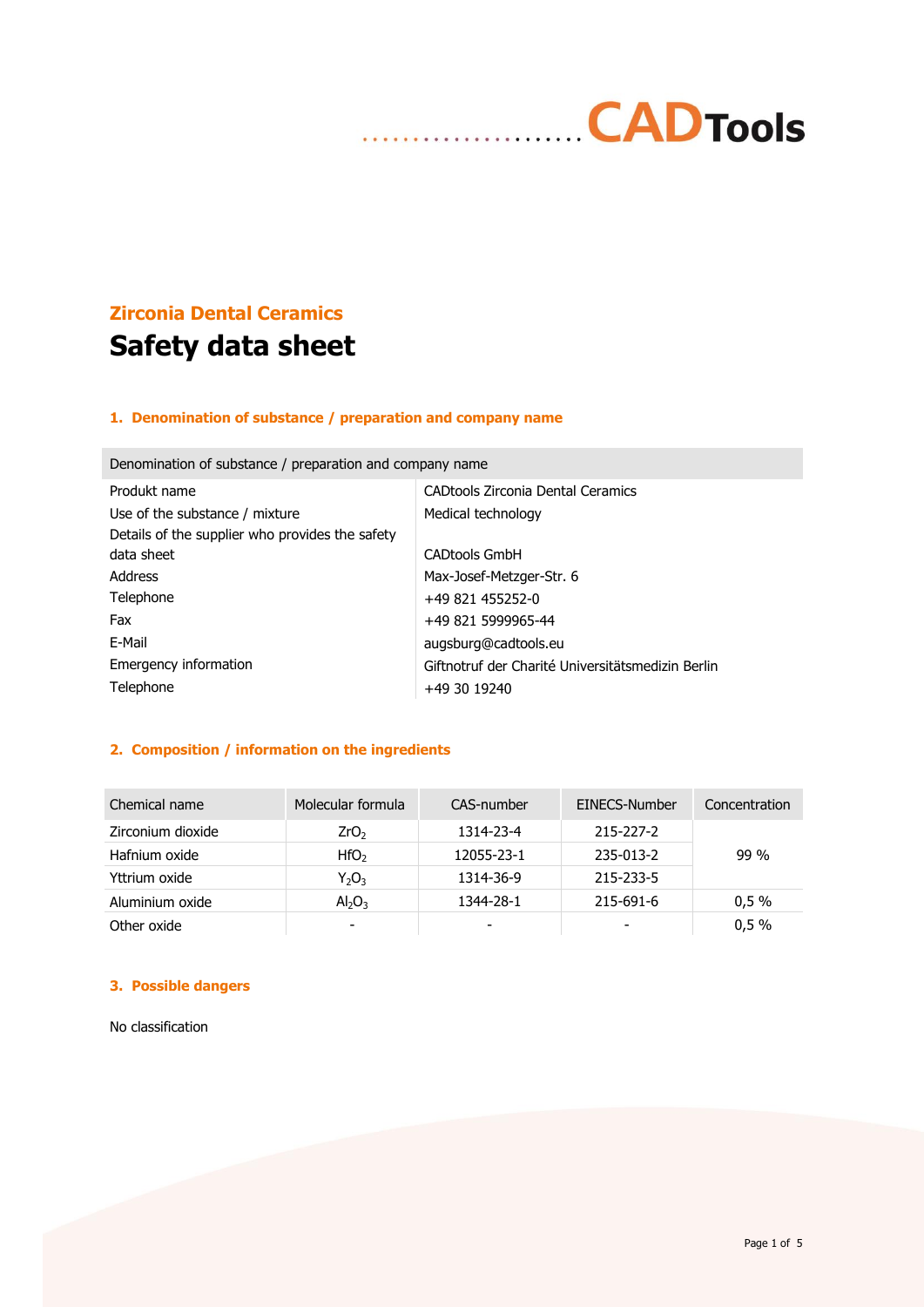

#### **4. First aid measures**

| First aid measures |                                                                                                                              |
|--------------------|------------------------------------------------------------------------------------------------------------------------------|
| After inhalation   | Get some fresh air and seek medical advice if the<br>respiratory tract is irritated.                                         |
| After skin contact | Clean thoroughly with warm water and soap. Get medical<br>advice in case of skin irritation.                                 |
| After eye contact  | Rinse carefully and thoroughly with the eye shower or<br>with cold, clean water, if necessary consult an<br>ophthalmologist. |
| After ingestion    | Rinse out your mouth immediately and then drink plenty<br>of water.                                                          |

# **5. Fire-fighting measures**

| Maßnahmen zur Brandbekämpfung                  |                                                                                       |
|------------------------------------------------|---------------------------------------------------------------------------------------|
| Suitable extinguishing media                   | Coordinate fire fighting measures to the<br>environment.                              |
| Unsuitable extinguishing media                 | not known.                                                                            |
| Particular dangers in fire fighting            | not known.                                                                            |
| Special protective equipment for fire fighters | In case of fire, use respirator mask that is independent<br>from outside air.         |
| Further information                            | Do not allow extinguishing water to enter surface water<br>or the groundwater system. |

#### **6. Accidental release measure**

#### **Personal protective measures:**

Use personal protective equipment and avoid dust formation.

## **Environmental protection measures:**

Do not allow to enter surface water or sewage system.

# **Methods for cleaning up / taking up:**

Pick up mechanically and dispose of in suitable containers.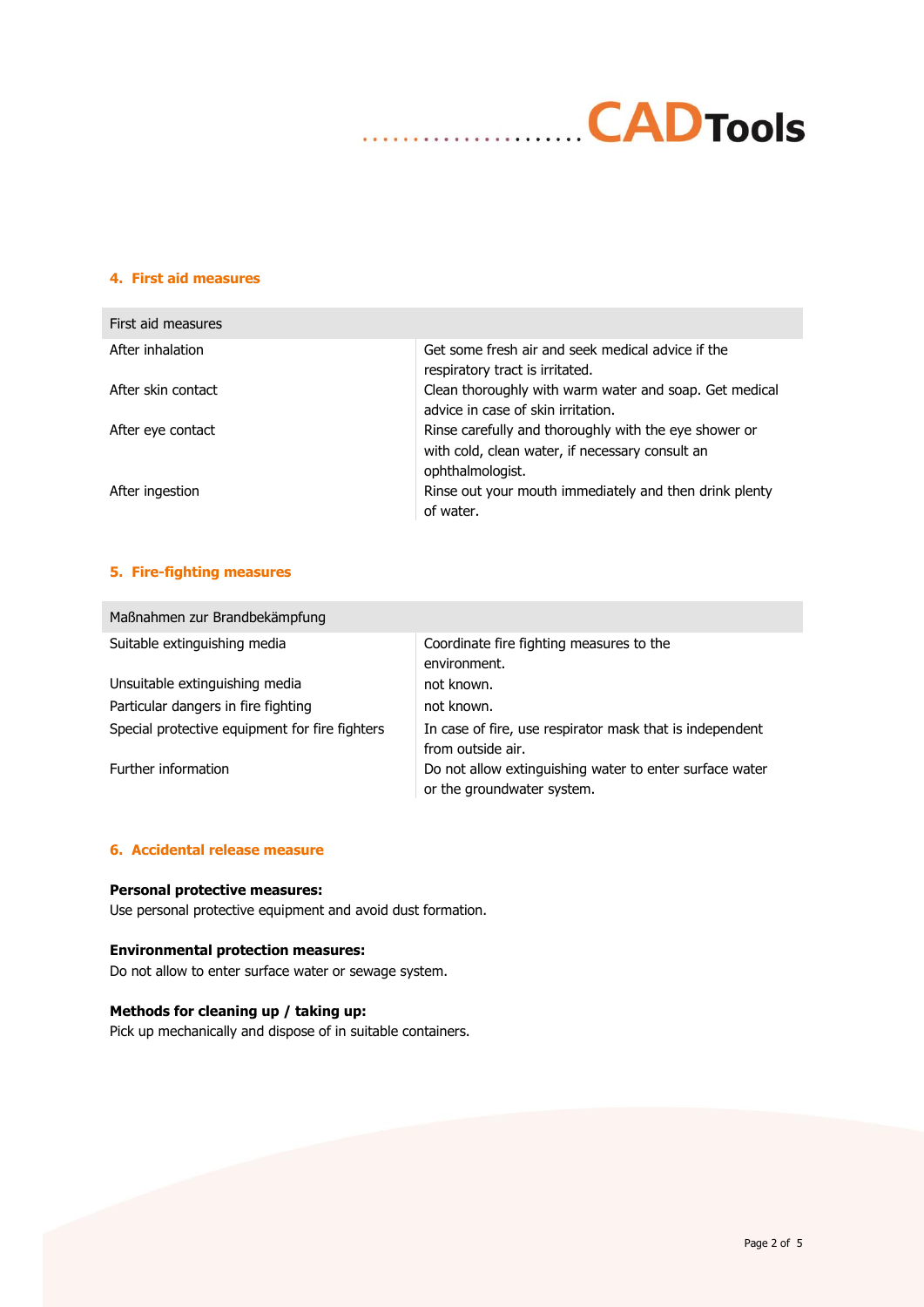### **7. Handling and storage**

#### **Handling:**

This product must only be handled by trained personnel. Care must be taken. Care must be taken.

- to avoid the formation and deposition of dust.
- to ensure that the workplace limit values (OEL) and / or other limit values are observed.

. . . . . . . . . . . . .

- to ensure that there is adequate ventilation and suitable extraction systems.
- to prevent any contact with moisture.

#### **Storage:**

It is important to ensure that the blanks

- are not soiled.
- re stored in the original packaging, dry between 10 °C and 40 °C.
- the product is not exposed to impacts or strong vibrations.

#### **Specific use:**

See instructions for use.

#### **8. Exposure controls and personal protective equipment**

| Control parameters   |                                                                                                                                                                                                                                                                              |
|----------------------|------------------------------------------------------------------------------------------------------------------------------------------------------------------------------------------------------------------------------------------------------------------------------|
| Control parameters:  | 1314-23-4                                                                                                                                                                                                                                                                    |
| Zirconia CAS number: | <b>TRGS 900</b>                                                                                                                                                                                                                                                              |
| Basis:               | 1 mg / $m3$                                                                                                                                                                                                                                                                  |
| Limit values:        | 1 <sub>(l)</sub>                                                                                                                                                                                                                                                             |
| Overshoot factor:    | DFG (German Research Foundation): Senate<br>commission for the testing of harmful substances of<br>the DFG (MAK commission). The occupational exposure<br>limit relates to the element content of the<br>corresponding metal. Skin and respiratory sensitizing<br>substance. |

| Limitation and monitoring of exposure |                                                                                                           |
|---------------------------------------|-----------------------------------------------------------------------------------------------------------|
| Eye protection:                       | Safety goggles                                                                                            |
| Respiratory protection:               | Respiratory protection with particle filter EN 143-P2 or P3.                                              |
| Skin protection:                      | Chemical protection gloves made of butyl rubber or<br>nitrile rubber of category III according to EN 374. |
| Body protection:                      | Protective suit                                                                                           |
| Technical protection:                 | The dust must be vacuumed off immediately at the<br>point of origin.                                      |

**CADTools**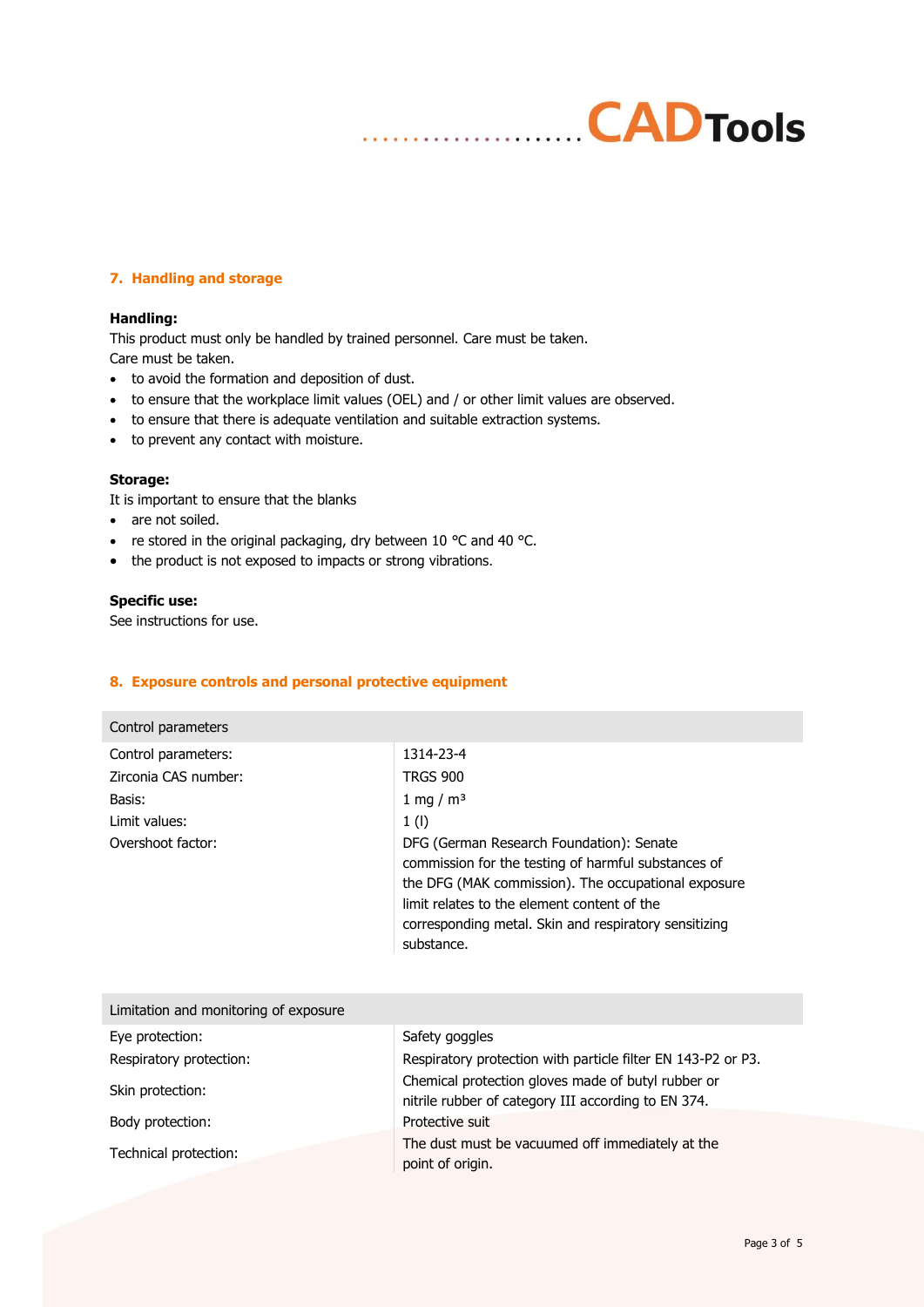

#### **9. Physical and chemical properties**

## Physical and chemical properties

| Appearance          |
|---------------------|
| Colour              |
| Odor                |
| Melting temperature |
| Boiling temperature |
| Self-ignition       |
| Explosion limits    |
| Relativ density     |
| Vapor density       |
| Water solubility    |
| PH value            |

industrially manufactured solid white or tooth-colored **Odorless** 2700 °C 5000 °C Not self-igniting. No data available.  $5,9$  ( water = 1 ) No data available. insoluble No data available.

## **10. Stabilität und Reaktivität**

| Stabilität und Reaktivität         |                                   |
|------------------------------------|-----------------------------------|
| Reaktivity                         | No particular dangers to mention. |
| Chemical stability                 | Stable under normal conditions    |
| Possibility of hazardous reactions | not known                         |
| Conditions to be avoided           | not known                         |
| Substances to be avoide            | not known                         |
| Hazardous decomposition products   | not known                         |

## **11. Toxicological information**

Information on toxicology is not available.

#### **12. Information on ecology**

| Information on ecology        |                                                                             |
|-------------------------------|-----------------------------------------------------------------------------|
| Ecotoxicity                   | If handled and used properly, no ecological problems are to be<br>expected. |
| Mobility                      | not applicabl                                                               |
| Persistence and degradability | not applicable                                                              |
| Bioaccumulative potential     | not known                                                                   |
| Other harmful effects         | not known                                                                   |